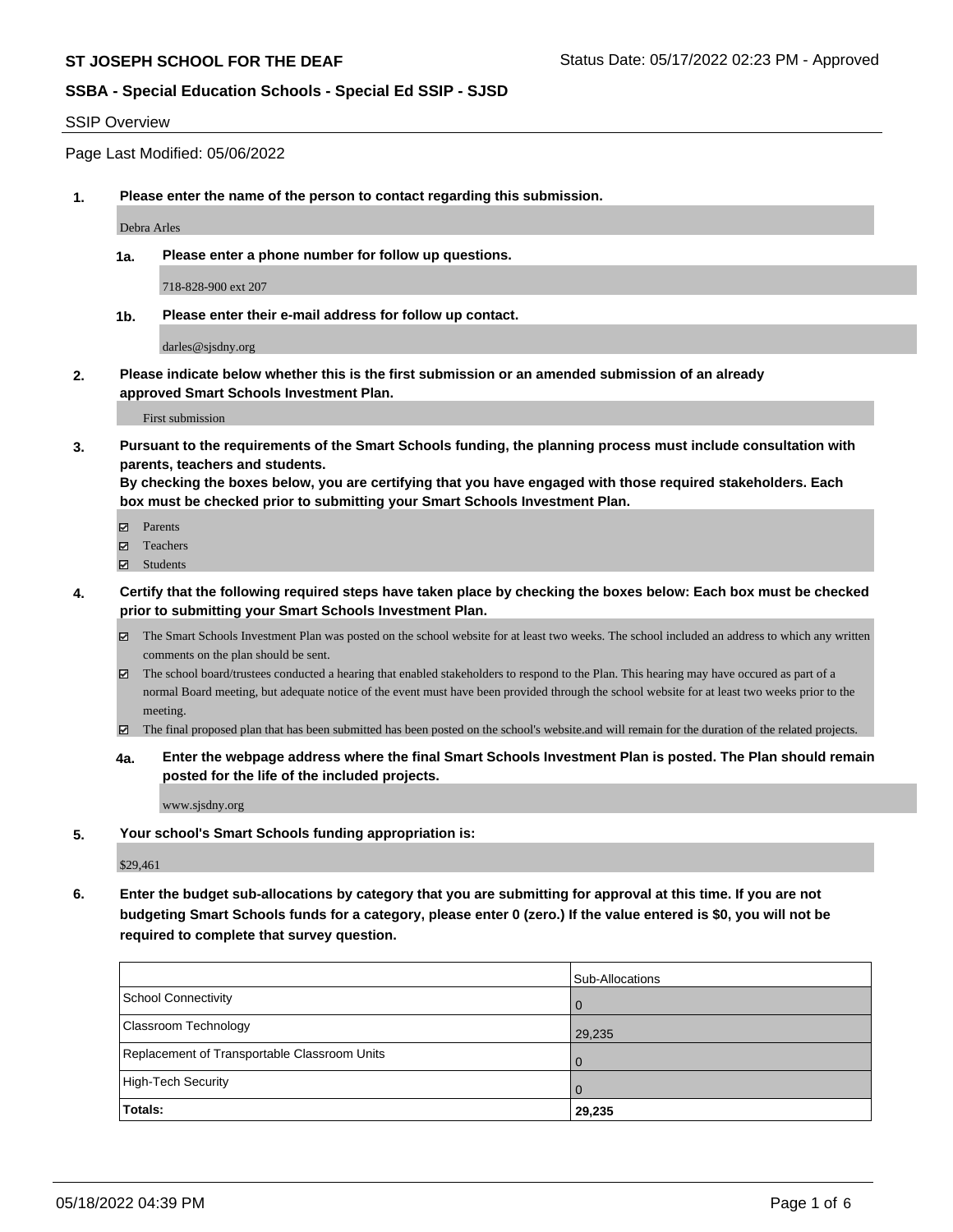School Connectivity

Page Last Modified: 02/11/2022

**1. Describe how you intend to use Smart Schools funds for high-speed broadband and/or wireless connectivity projects in school buildings.**

(No Response)

**2. Describe how the school plans to use digital connectivity and technology to improve teaching and learning.**

(No Response)

**3. Does your School Connectivity project require new construction or substantially altered space and result in capitalized cost in excess of \$100,000?**

No

**4. If you are submitting an allocation for School Connectivity complete this table.**

**Note that the calculated Total at the bottom of the table must equal the Total allocation for this category that you entered in the SSIP Overview overall budget.** 

|                                            | Sub-Allocation |
|--------------------------------------------|----------------|
| Network/Access Costs                       | (No Response)  |
| <b>Outside Plant Costs</b>                 | (No Response)  |
| School Internal Connections and Components | (No Response)  |
| Professional Services                      | (No Response)  |
| Testing                                    | (No Response)  |
| <b>Other Upfront Costs</b>                 | (No Response)  |
| <b>Other Costs</b>                         | (No Response)  |
| Totals:                                    | 0              |

**5. Please detail the type, quantity, per unit cost and total cost of the eligible items under each sub-category. This is especially important for any expenditures listed under the "Other" category. All expenditures must be eligible for tax-exempt financing to be reimbursed with Smart Schools funds. Sufficient detail must be provided so that we can verify this is the case. If you have any questions, please contact us directly through smartschools@nysed.gov. Add rows under each sub-category for additional items, as needed.**

| Select the allowable expenditure | Item to be purchased | Quantity      | Cost per Item | <b>Total Cost</b> |
|----------------------------------|----------------------|---------------|---------------|-------------------|
| type.                            |                      |               |               |                   |
| Repeat to add another item under |                      |               |               |                   |
| each type.                       |                      |               |               |                   |
| Network/Access Costs             | (No Response)        | (No Response) | (No Response) | (No Response)     |
| <b>Professional Services</b>     | (No Response)        | (No Response) | (No Response) | (No Response)     |
| Network/Access Costs             | (No Response)        | (No Response) | (No Response) | (No Response)     |
| <b>Professional Services</b>     | (No Response)        | (No Response) | (No Response) | (No Response)     |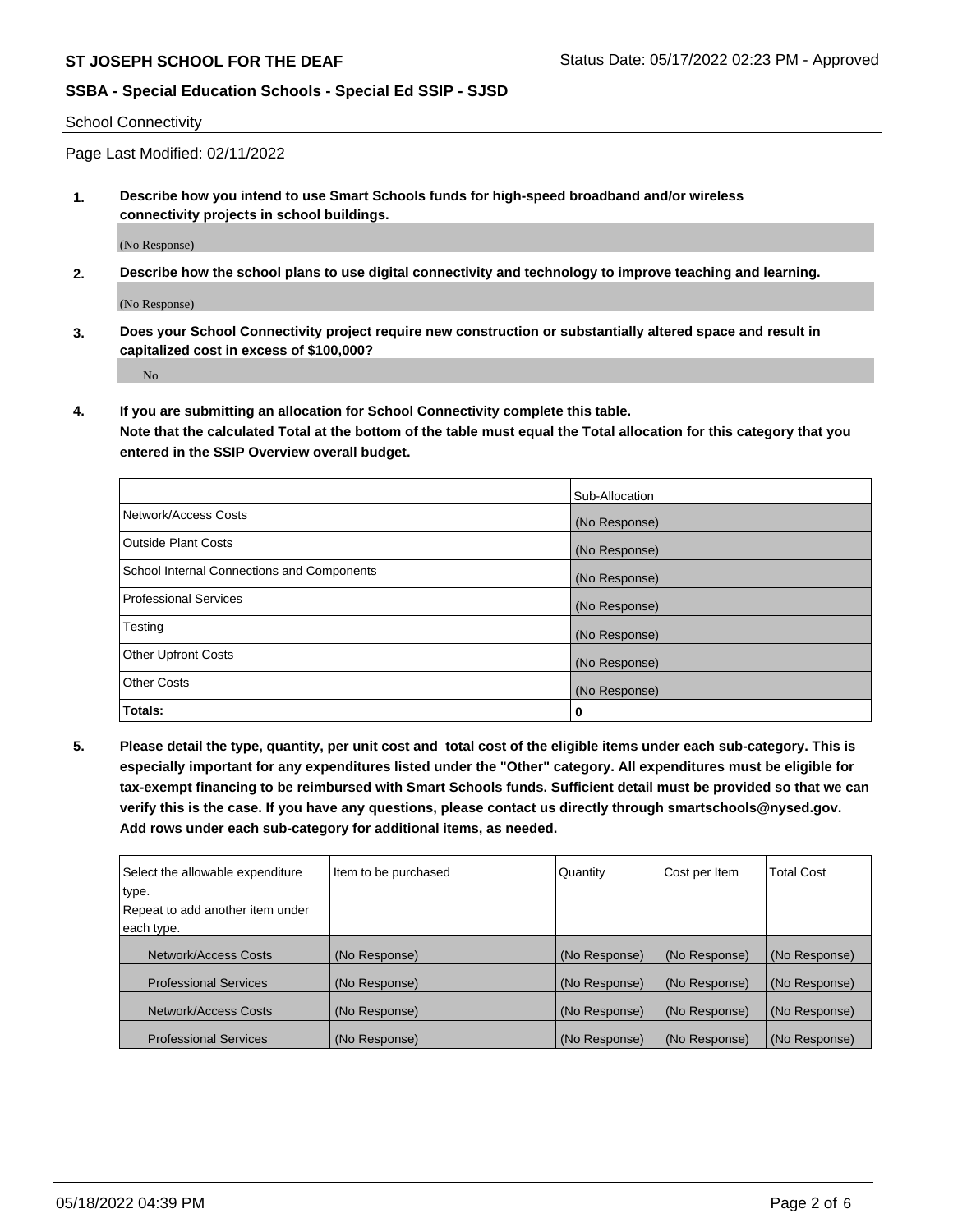Classroom Learning Technology Equipment (Devices)

Page Last Modified: 05/13/2022

### **1. Describe the devices you intend to purchase and their compatibility with existing or planned platforms or systems.**

St. Joseph's School for the Deaf will purchase Apple iPads, a Microsoft Surface hub, and protective cases for student use in classrooms, related service and library settings. The surface hub allows educational staff to enhance functionality of touch screen technologies during instruction with materials and to demonstrate visual content on a display which makes interactive and visual learning accessible in a rich format. These devices (iPads and hub) are mobile which allows teachers to work with compatible PC and IOS based applications for collaborative learning in a variety of locations/settings. Whenever possible, instruction in content areas is supported visually for our Deaf and Hard of Hearing students. The devices to be purchased will be compatible with our current broadband infrastructure. As a school, we use many different platforms to access content. Google and IOS applications, Microsoft based learning applications, Zoom, American Sign Language ebooks, and various web based content specific applications are all a part of our platform and systems repertoire. Our existing wireless access allows for this to be successful.

### **2. Describe how the proposed technology purchases will improve teaching and learning inside or outside of the classroom.**

Students with hearing loss (profoundly Deaf or any significant degree of hearing loss) are visual learners. What they do not process through an auditory mode, they process through a visual modality. Language acquisition and its development happens through their eyes and sometimes through auditory input. Technology is capable of creating a visually rich teaching and learning environment. Visually rich environments provide access to resources online (for example applications for learning Math, Science, SS, American Sign Language, English Language Arts, etc. ) and to digital materials created by classroom teachers, related service providers and all content area teachers. Having an iPad will greatly increase the student's ability to connect with online resources in order to access content while at school or at home (i.e. for the purpose of doing research and/or accessing support with assignments). Teaching and learning will be significantly increased as a result of the interactions made possible by this type of access to information. It further increases the ability to share information between students, staff and parents. For students, who are most often born into a family that does not use sign language as a first language, the bridge that technology provides for communication access is immeasurable. Fortunately, more than ever before, access to American Sign Language content online has never been easier. Putting iPads into the hands of our students offers them to required equipment to access it. Students do not have to be isolated linguistically when they are at home because they can interact online with these devices. They gain access to bi-lingual based or accessible content. They can communicate with peers or staff directly without barriers. This type of access fosters a significant step towards independence.

**3. To ensure the sustainability of technology purchases made with Smart Schools funds, schools must have a plan to maintain and support technology purchases reimbursed with Smart Schools funds. This sustainability plan should support recurring costs of use that are ineligible for Smart Schools funding such as device maintenance, technical support, Internet and wireless fees, maintenance of hotspots, staff professional development, building maintenance and the replacement of incidental items.**

By checking this box, you certify that the school has a sustainability plan as described above.

**4. Schools must ensure that devices purchased with Smart Schools funds will be distributed, prepared for use, maintained and supported appropriately. Schools must maintain detailed device inventories in accordance with generally accepted accounting principles.**

By checking this box, you certify that the school has a distribution and inventory management plan and system in place.

- **5. Schools must contact the SUNY/CUNY teacher preparation program that supplies the largest number of its new teachers to request advice on innovative uses and best practices at the intersection of pedagogy and educational technology.**
	- $\boxtimes$  By checking this box, you certify that you have contacted the SUNY/CUNY teacher preparation program that supplies the largest number of your new teachers to request advice on these issues.
	- **5a. Please enter the name of the SUNY or CUNY Institution that you contacted.**

Hunter College

**5b. Enter the primary Institution phone number.**

(212) 772-4000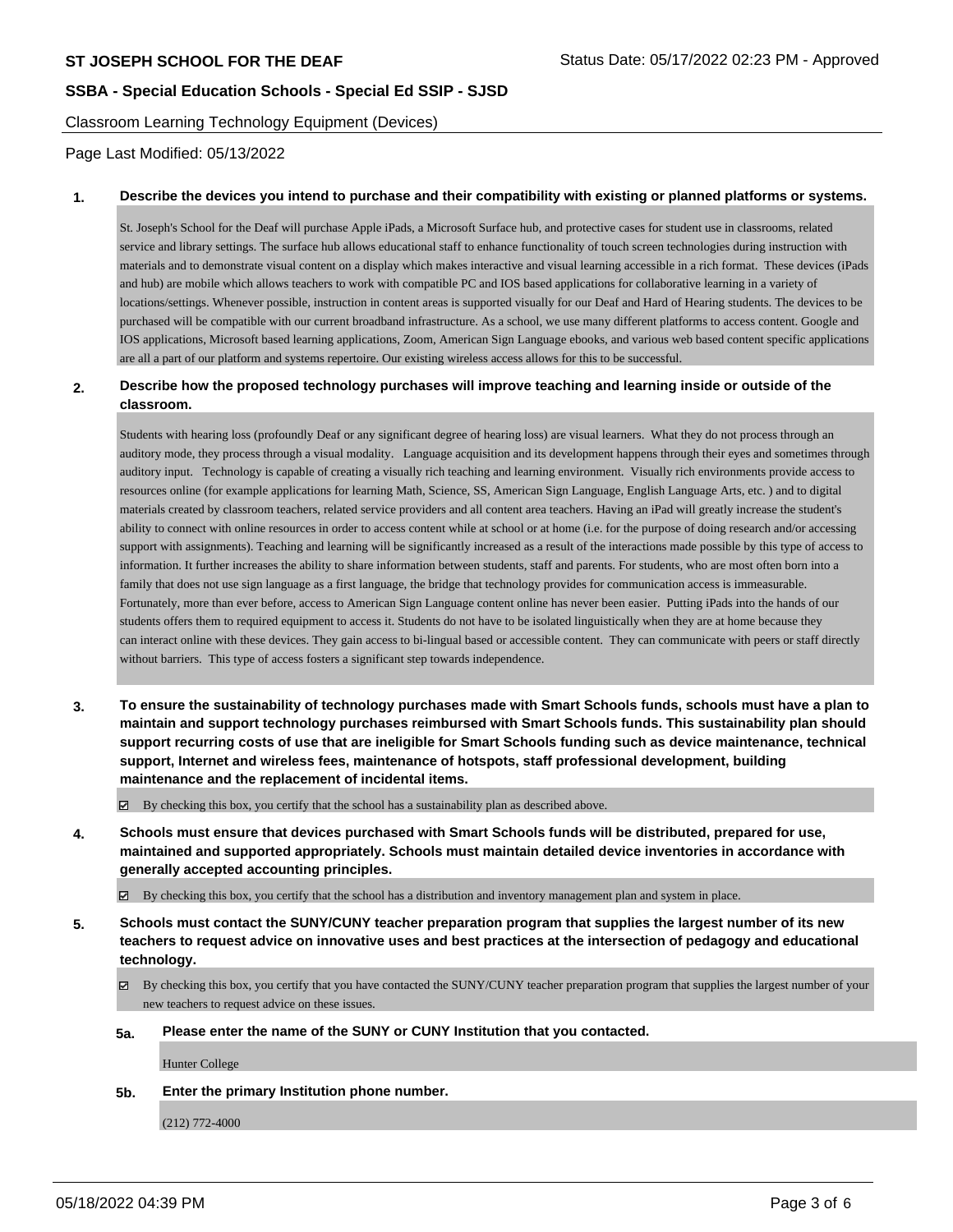Classroom Learning Technology Equipment (Devices)

Page Last Modified: 05/13/2022

**5c. Enter the name of the contact person with whom you consulted and/or will be collaborating with on innovative uses of technology and best practices.**

Elaine Gale, Ph.D.

**6. If you are submitting an allocation for Classroom Educational Technology, complete this table. Note that the calculated Total at the bottom of the table must equal the Total allocation for this category that you entered in the SSIP Overview overall budget.**

|                         | Sub-Allocation |
|-------------------------|----------------|
| Interactive Whiteboards | (No Response)  |
| Computer Servers        | (No Response)  |
| Desktop Computers       | (No Response)  |
| Laptop Computers        | (No Response)  |
| <b>Tablet Computers</b> | 14,700         |
| <b>Other Costs</b>      | 14,535         |
| Totals:                 | 29,235         |

**7. Please detail the type, quantity, per unit cost and total cost of the eligible items under each sub-category. This is especially important for any expenditures listed under the "Other" category. All expenditures must be capital bond eligible to be reimbursed with Smart Schools funds. If you have any questions, please contact us directly through smartschools@nysed.gov.**

| Select the allowable expenditure | Item to be purchased    | Quantity | Cost per Item | <b>Total Cost</b> |
|----------------------------------|-------------------------|----------|---------------|-------------------|
| type.                            |                         |          |               |                   |
| Repeat to add another item under |                         |          |               |                   |
| each type.                       |                         |          |               |                   |
| <b>Tablet Computers</b>          | iPad 10.2 inch          | 50.00    | 294           | 14,700            |
| <b>Other Costs</b>               | <b>Protective Cases</b> | 10.00    | 20            | 200               |
| <b>Other Costs</b>               | <b>Protective Cases</b> | 10.00    | 21            | 210               |
| <b>Other Costs</b>               | <b>Protective Cases</b> | 10.00    | 16            | 160               |
| <b>Other Costs</b>               | <b>Protective Cases</b> | 20.00    | 15            | 300               |
| <b>Other Costs</b>               | Surface HUB 2S          | 1.00     | 8,280         | 8,280             |
| <b>Other Costs</b>               | Surface HUB warranty    | 1.00     | 1,862         | 1,862             |
| <b>Other Costs</b>               | Surface HUB Battery     | 1.00     | 1,916         | 1,916             |
| <b>Other Costs</b>               | Surface Mobile Stand    | 1.00     | 1,607         | 1,607             |

**Add rows under each sub-category for additional items, as needed.**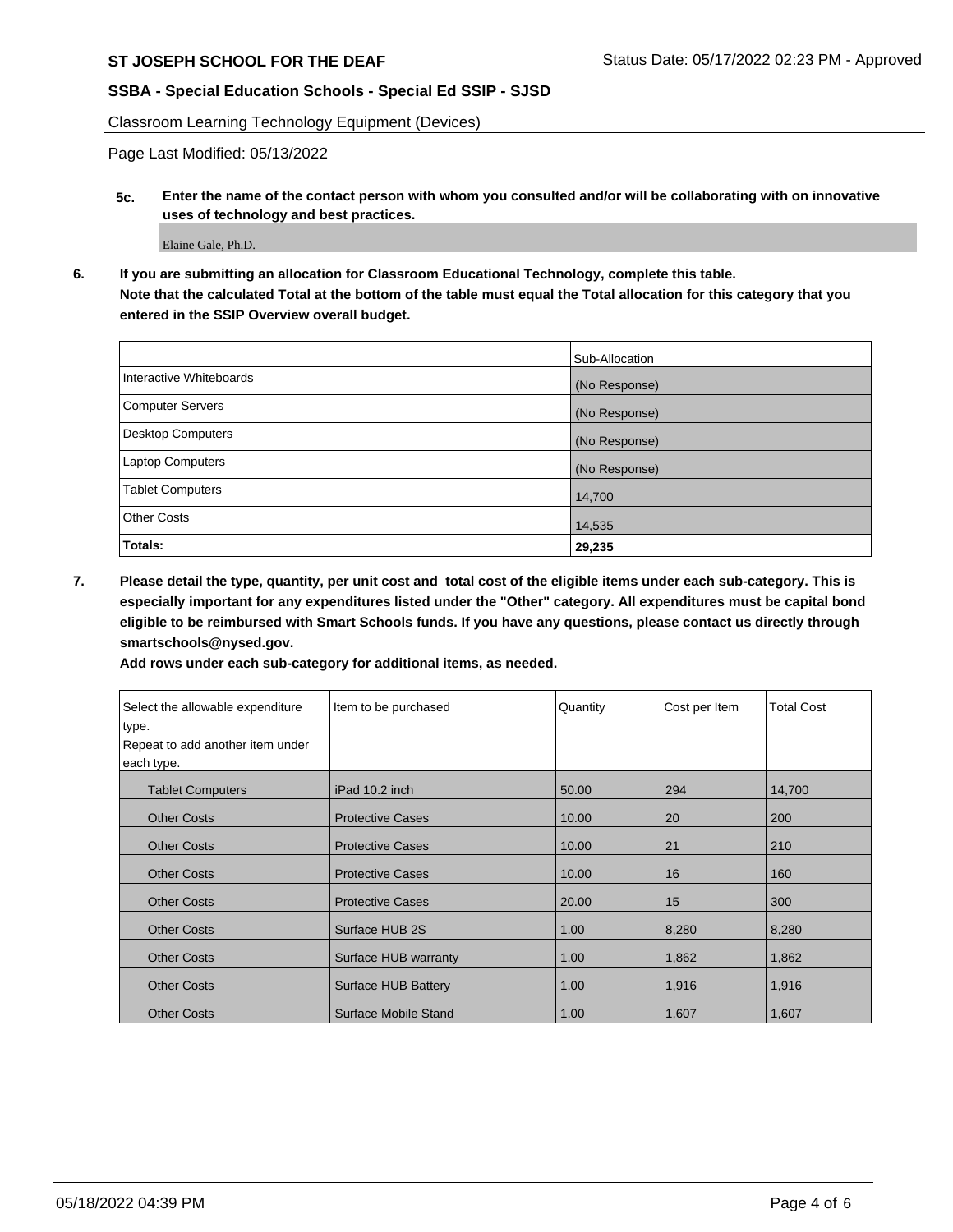Replace/Modernize Transportable Classrooms

Page Last Modified: 12/03/2018

**1. Describe the school's plan to construct, enhance or modernize education facilities to provide high-quality instructional space by replacing transportable classrooms.**

(No Response)

**2. Does your Classroom Trailer project require new construction or substantially altered space and result in capitalized cost in excess of \$100,000?**

(No Response)

**3. If you have made an allocation for Replace Transportable Classrooms, complete this table. Note that the calculated Total at the bottom of the table must equal the Total allocation for this category that you entered in the SSIP Overview overall budget.**

|                                                | Sub-Allocation |
|------------------------------------------------|----------------|
| Construct New Instructional Space              | (No Response)  |
| Enhance/Modernize Existing Instructional Space | (No Response)  |
| Other Costs                                    | (No Response)  |
| Totals:                                        | 0              |

**4. Please detail the type, quantity, per unit cost and total cost of the eligible items under each sub-category. This is especially important for any expenditures listed under the "Other" category. All expenditures must be capital bond eligible to be reimbursed with Smart Schools funds. If you have any questions, please contact us directly through smartschools@nysed.gov.**

**Add rows under each sub-category for additional items, as needed.**

| Select the allowable expenditure | Item to be purchased | Quantity      | Cost per Item | Total Cost    |
|----------------------------------|----------------------|---------------|---------------|---------------|
| type.                            |                      |               |               |               |
| Repeat to add another item under |                      |               |               |               |
| each type.                       |                      |               |               |               |
| (No Response)                    | (No Response)        | (No Response) | (No Response) | (No Response) |